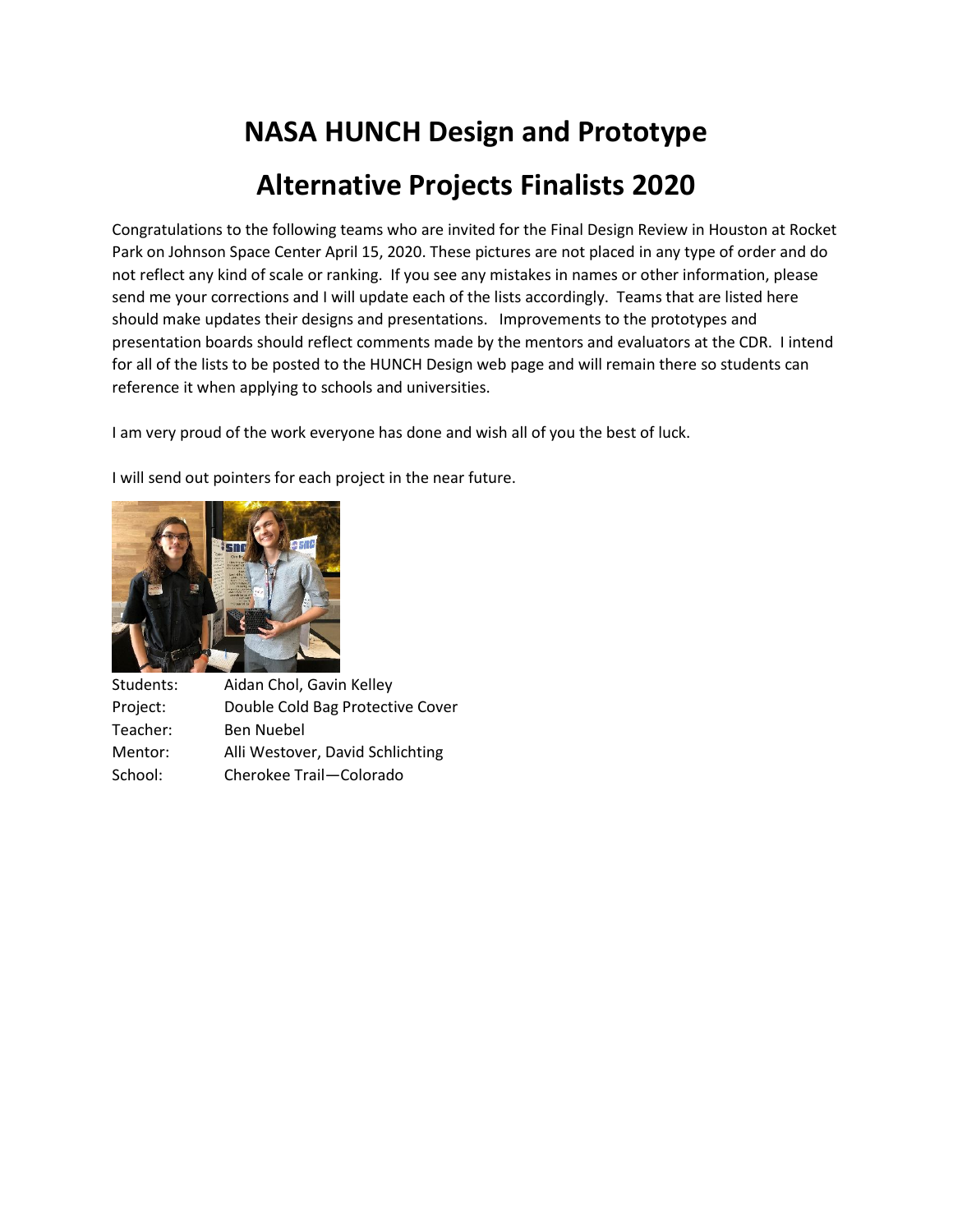

| Students: | Dane Swofford, Damian Fasick     |
|-----------|----------------------------------|
| Project:  | Cargo Module Restraint           |
| Teacher:  | Matt Brown                       |
| Mentor:   | Alli Westover, David Schlichting |
| School:   | Lakewood-Colorado                |

| Students: | Mathew Marquez, Isaiah Cordova, Zachary Leonard |
|-----------|-------------------------------------------------|
| Project:  | <b>DCB Support Structure</b>                    |
| Teacher:  | Matt Brown                                      |
| Mentor:   | Alli Westover, David Schlichting                |
| School:   | Lakewood-Colorado                               |



| Zach Outcalt, Ashlee Scofeild    |
|----------------------------------|
| Single point exercise harness    |
| Matt Brown                       |
| Alli Westover, David Schlichting |
| Lakewood-Colorado                |
|                                  |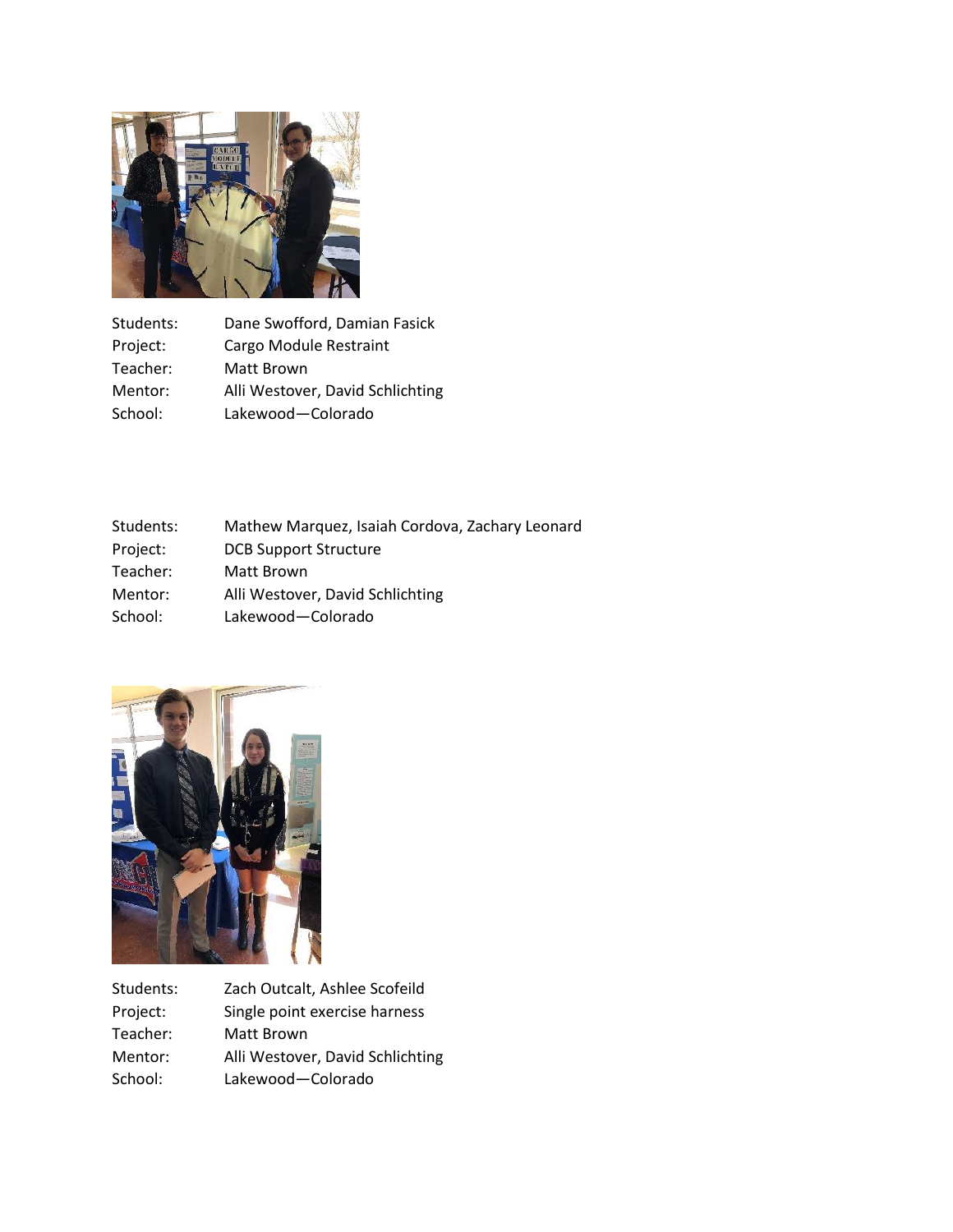

Students: Marcos Estrada, Sean McCauley, James Ho Project: Multi-Use Bracket Teacher: Matt Brown Mentor: Alli Westover, David Schlichting School: Lakewood—Colorado



Students: Stella Meillon, Katee Harrington, Lauren Utz, Ben Garduno, Thomas Kernan, Calvin Morris Project: Hydrofuge Teacher: Matt Brown Mentor: Alli Westover, David Schlichting School: Lakewood—Colorado